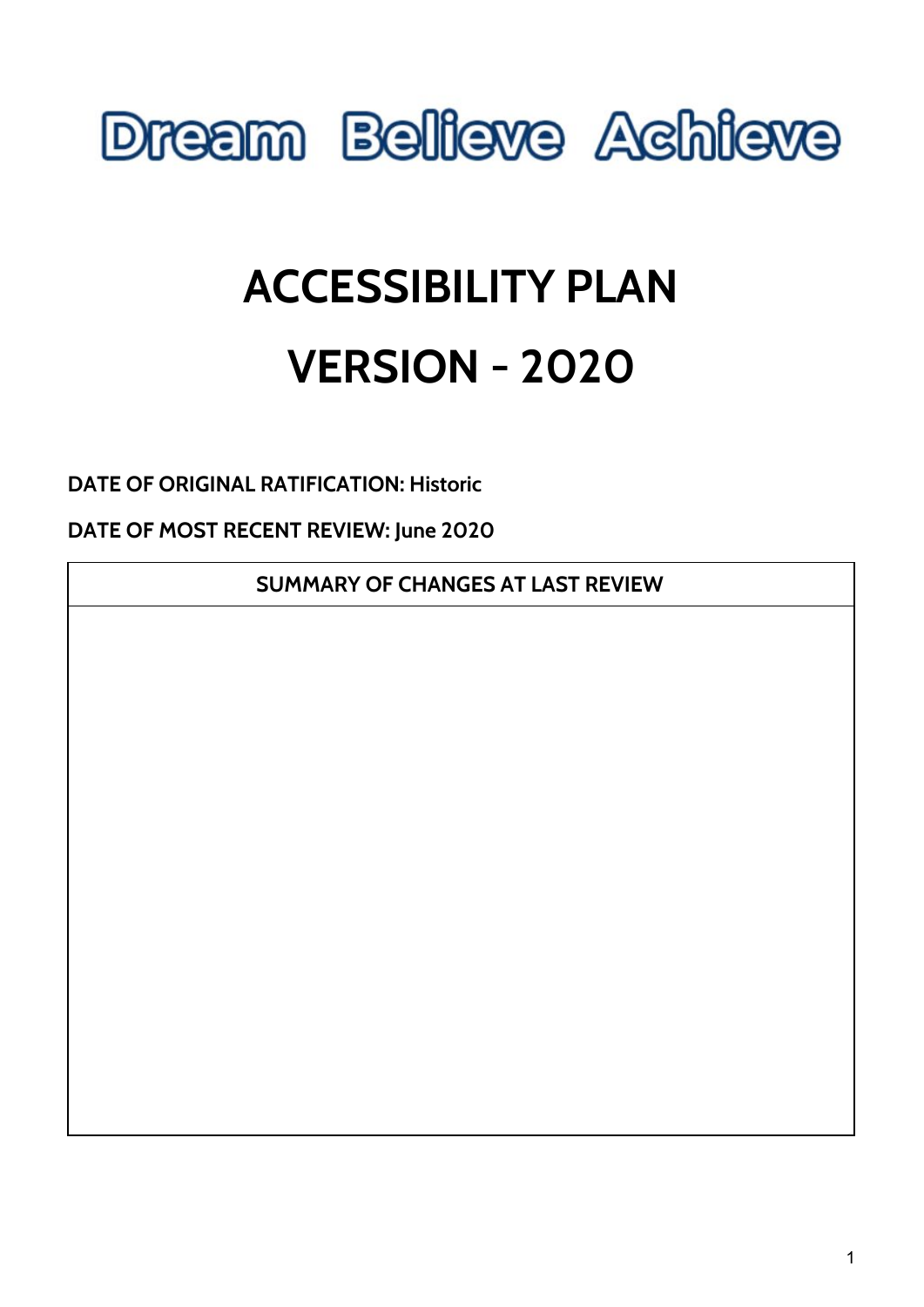

| RECORD OF CONSULTATION from September 2020 onwards |                             |  |  |  |
|----------------------------------------------------|-----------------------------|--|--|--|
| <b>DATE</b>                                        | <b>CONSULTATION DETAILS</b> |  |  |  |
|                                                    |                             |  |  |  |
|                                                    |                             |  |  |  |
|                                                    |                             |  |  |  |
|                                                    |                             |  |  |  |
|                                                    |                             |  |  |  |
|                                                    |                             |  |  |  |
|                                                    |                             |  |  |  |
|                                                    |                             |  |  |  |

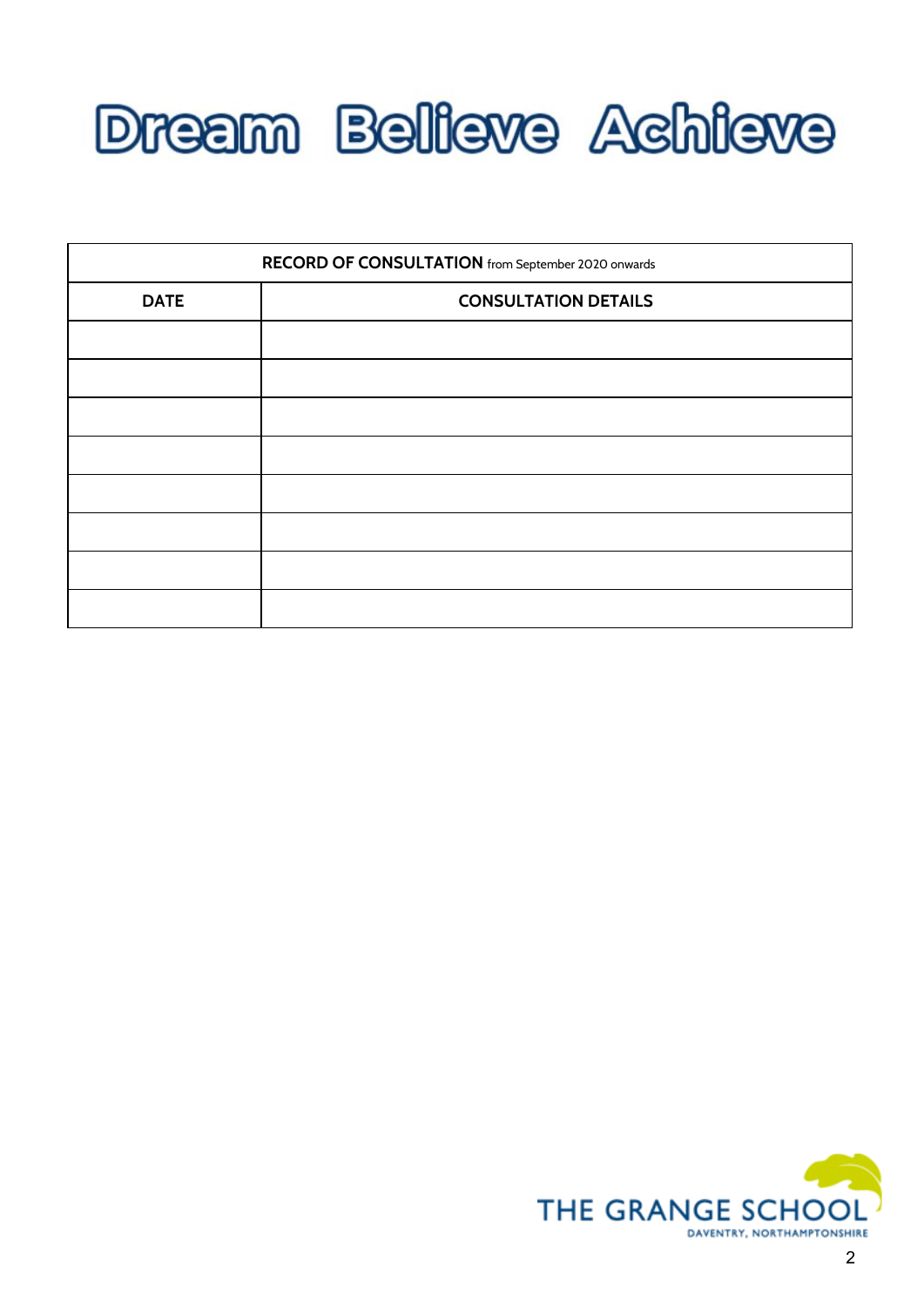### **ACCESSIBILITY PLAN**

### **Statement**

At The Grange School we are committed to ensuring equal treatment for all, including those with any form of disability. By 'all' we mean anyone involved in the school community including employees, pupils, parents, carers and governors.

We will reduce and eliminate the barriers to accessing the curriculum and will ensure full participation in the school community for pupils, and prospective pupils, with a disability.

We will reduce and eliminate barriers to adults with a disability, be they staff, parents, carers, governors and all prospective individuals to ensure their full participation in the life of the school.

We aim to develop a culture of inclusion and diversity in which people feel confident about disclosing their disabilities in the certain knowledge that they will receive a positive and supportive response which facilitates their full participation in the full range of activities offered by our school.

We seek to foster a positive response to disability among all members in our school community and to eliminate bullying, harassment or the less favourable treatment of people with disabilities wherever and whenever it is likely to occur.

The school recognises and values parents' knowledge of their child's disability and its effect on his/her ability to carry out normal activities, and respects the parents' and child's right to confidentiality.

The school provides all pupils with a broad and balanced curriculum, differentiated and adjusted to meet the needs of individual pupils and their preferred learning styles, and endorses the key principles in the National Curriculum 2014 Framework:

Promoting the spiritual, moral, cultural, mental and physical development of pupils at the school and of society

*Preparing pupils at the school for the opportunities, responsibilities and experiences of later life.*

Although this plan is a requirement for pupils, the school also has duty to staff and visitors, who will benefit from any amendments, in particular in relation to the building access.

### **Our Duty**

The Equality Act 2010 introduced a single Public Sector Equality Duty (PSED) that applies to schools. It has three main elements. Schools are required to have due regard to the need to:

Eliminate discrimination and other conduct that is prohibited by the Act Advance equality of opportunity between people who share a protected characteristic and people who do not share it Foster good relations across all characteristics – between *people who share a protected characteristic and people who do not share it.*

The equality duty covers the nine protected characteristics; age, disability, gender, reassignment, pregnancy and maternity, race, *religion or belief, sex and sexual orientation.*

### **Definition of Disability**

Disability is defined by the Equality Act 2010 as:

'When a person has a physical or mental impairment which has a substantial and long term adverse effect on that person's *ability to carry out normal day to day activities'.*

Some specified medical conditions, HIV, multiple sclerosis and cancer are all considered as disabilities, regardless of their effect.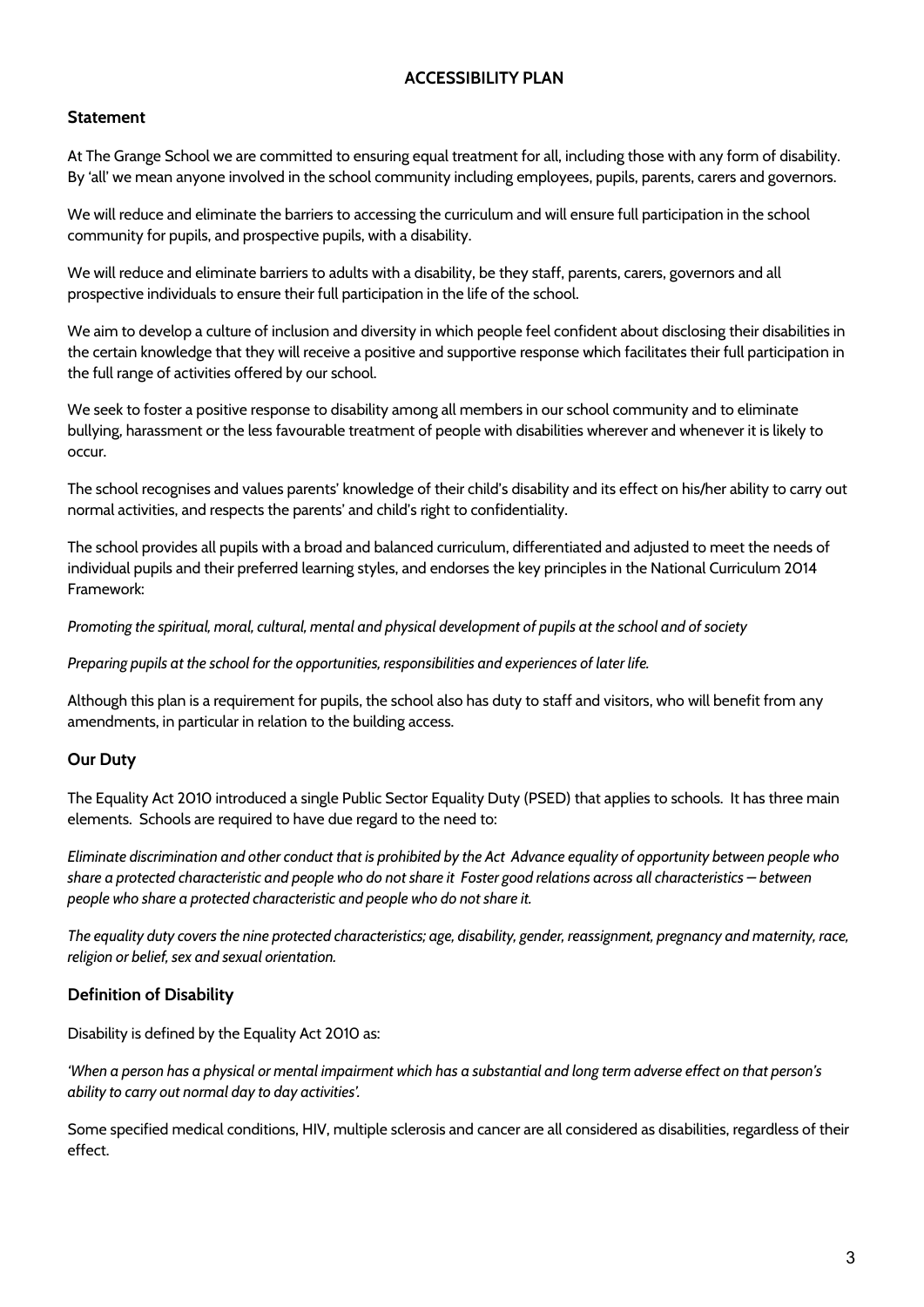## **Improving the Curriculum Access at The Grange**

|                                                                                                                                                  |                                                                                                                                                                                                                                                                                                                                | Responsibilty                                                  | Time scale                        | Success criteria                                                                                                                                                                                   |
|--------------------------------------------------------------------------------------------------------------------------------------------------|--------------------------------------------------------------------------------------------------------------------------------------------------------------------------------------------------------------------------------------------------------------------------------------------------------------------------------|----------------------------------------------------------------|-----------------------------------|----------------------------------------------------------------------------------------------------------------------------------------------------------------------------------------------------|
| Aim                                                                                                                                              | <b>Strategies</b>                                                                                                                                                                                                                                                                                                              |                                                                |                                   |                                                                                                                                                                                                    |
| To monitor new<br>cohort and<br>admissions to<br>identify possible<br>changes to<br>provision                                                    | Look at any identified pupils and<br>take advice from parents/previous<br>school/LA re: suitable and<br>appropriate arrangements<br>Staff to have at least one visit to<br>pre-school setting if not in our                                                                                                                    | SENDCO in<br>liaison with<br>admin staff.<br><b>EYFS</b> staff | Ongoing<br>with new<br>admissions | School has a good knowledge of<br>specific needs of the latest cohort.<br>Curriculum adjustments ensure<br>appropriate provision for all<br>pupils.                                                |
| To complete a<br>register of all<br>disabled<br>pupils/staff and<br>parents.                                                                     | nursery<br>Identify and record pupils with a<br>disability as part of 'vulnerable'<br>groups. (Questionnaire given to<br>gain information regarding<br>disabilities in families)<br>Record and track levels of<br>attainment; identify any barriers to<br>learning and provide appropriate<br>intervention mechanisms.         | SENDCO in<br>liaison with<br>admin staff                       | By the end<br>of Term 1           | Appropriate provision for all<br>pupils.<br>Accessibility needs do not impact<br>negatively on progress and<br>attainment.<br>Completed register is held in<br>school and referred to as required. |
| To ensure all out<br>of school<br>activities and<br>extra curricular<br>clubs are<br>planned to<br>ensure the<br>participation of<br>all pupils. | Review all clubs and ensure that<br>they are inclusive.<br>Monitor the participation of all<br>disabled pupils at extra curricular<br>clubs.<br>Risk assessments shared with<br>relevant staff if necessary.<br>Review additional arrangements in<br>place for disabled access to class<br>assemblies, sports day, etc (linked | SENDCO in<br>liaison with club<br>leaders                      | From<br>September<br>onwards      | All out of school activities and<br>extra curricular activities meet the<br>needs of all pupils with necessary<br>adjustments as required.                                                         |
| To monitor new<br>cohort and<br>admissions to<br>identify possible<br>changes to<br>provision                                                    | to physical access action plan)<br>Look at any identified pupils and<br>take advice from parents/previous<br>school/LA re: suitable and<br>appropriate arrangements<br>Staff to have at least one visit to<br>pre-school setting if not in our<br>nursery                                                                      | SENDCO in<br>liaison with<br>admin staff.<br><b>EYFS</b> staff | Ongoing<br>with new<br>admissions | School has a good knowledge of<br>specific needs of the latest cohort.<br>Curriculum adjustments ensure<br>appropriate provision for all<br>pupils.                                                |
| To complete a<br>register of all<br>disabled<br>pupils/staff and<br>parents.                                                                     | Identify and record pupils with a<br>disability as part of 'vulnerable'<br>groups. (Questionnaire given to<br>gain information regarding<br>disabilities in families)<br>Record and track levels of<br>attainment; identify any barriers to<br>learning and provide appropriate<br>intervention mechanisms.                    | SENDCO in<br>liaison with<br>admin staff                       | By the end<br>of Term 1           | Appropriate provision for all<br>pupils.<br>Accessibility needs do not impact<br>negatively on progress and<br>attainment.<br>Completed register is held in<br>school and referred to as required. |
| To ensure all out<br>of school<br>activities and<br>extra curricular<br>clubs are<br>planned to                                                  | Review all clubs and ensure that<br>they are inclusive.<br>Monitor the participation of all<br>disabled pupils at extra curricular<br>clubs.                                                                                                                                                                                   | SENDCO in<br>liaison with club<br>leaders                      | From<br>September<br>onwards      | All out of school activities and<br>extra curricular activities meet the<br>needs of all pupils with necessary<br>adjustments as required.                                                         |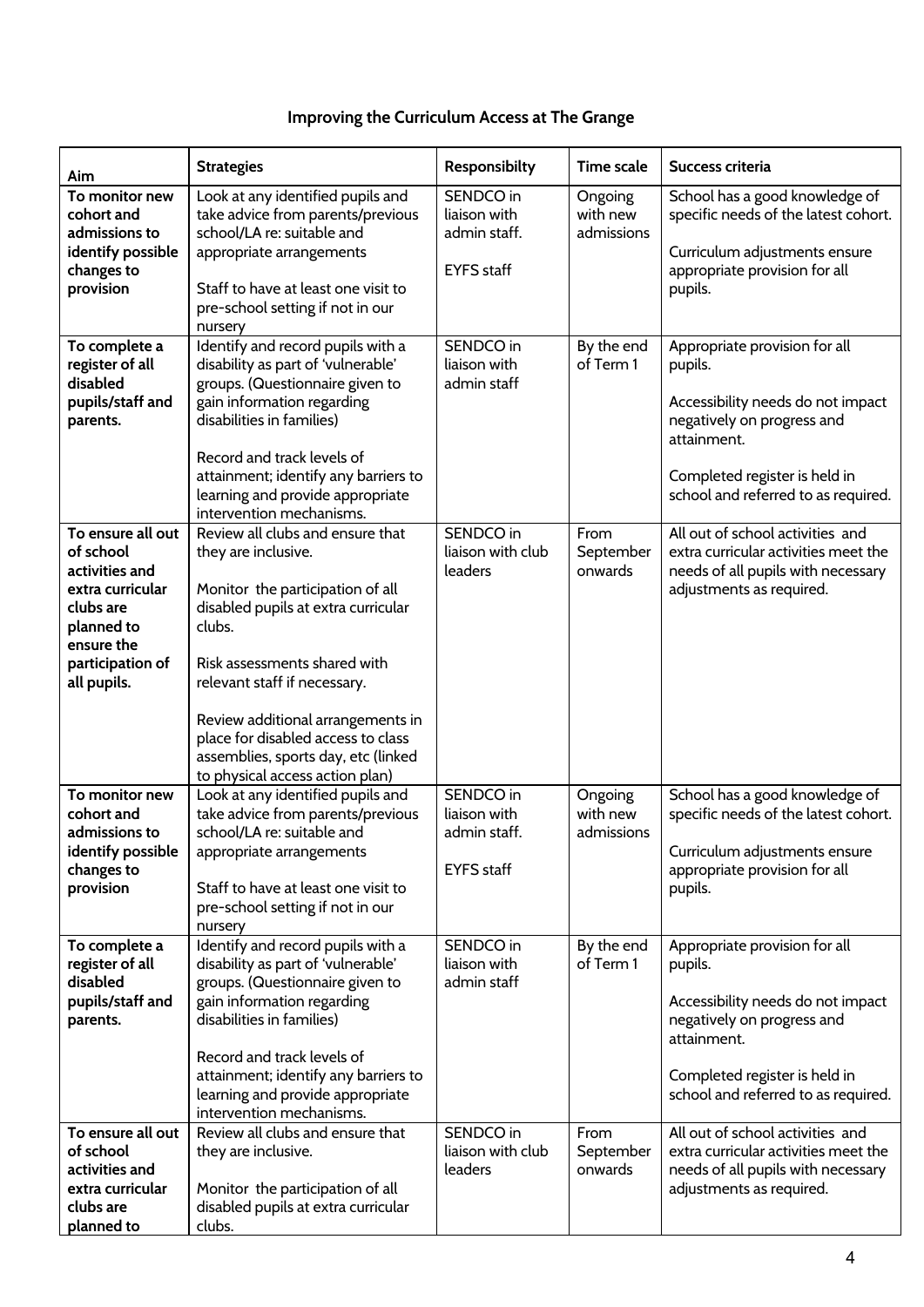| ensure the<br>participation of<br>all pupils.                                                                                          | Risk assessments shared with<br>relevant staff if necessary.                                                                                                                                                                                                    |                                                                     |                              |                                                                                                                   |
|----------------------------------------------------------------------------------------------------------------------------------------|-----------------------------------------------------------------------------------------------------------------------------------------------------------------------------------------------------------------------------------------------------------------|---------------------------------------------------------------------|------------------------------|-------------------------------------------------------------------------------------------------------------------|
|                                                                                                                                        | Review additional arrangements in<br>place for disabled access to class<br>assemblies, sports day, etc (linked                                                                                                                                                  |                                                                     |                              |                                                                                                                   |
|                                                                                                                                        | to physical access action plan)<br>Improving the delivery of written information at The Grange                                                                                                                                                                  |                                                                     |                              |                                                                                                                   |
|                                                                                                                                        |                                                                                                                                                                                                                                                                 |                                                                     |                              |                                                                                                                   |
| To ensure<br>availability of<br>written material<br>in alternative<br>formats                                                          | The school will make itself aware of<br>the services available through the<br>LA for converting written<br>information into alternative<br>formats.<br>Identified pupils have access to<br>coloured paper/coloured<br>overlays/larger font/visual<br>timetables | <b>Head Teacher</b><br><b>SENDCO</b><br><b>Class Teachers</b>       | September<br>onwards         | Communication of information to<br>disabled pupils is improved.                                                   |
| To raise the<br>awareness of<br>adults working<br>at and for the<br>school on the<br>importance of<br>good<br>communication<br>skills. | Arrange 'training' as required                                                                                                                                                                                                                                  | <b>SENDCO</b>                                                       | As required                  | School is more effective in<br>meeting the needs of pupils.                                                       |
| To make<br>available school<br>brochures,<br>newsletters and<br>other<br>information for<br>parents in<br>alternative<br>formats.      | Review current publications and if<br>required, promote the availability in<br>different formats for those that<br>require it.                                                                                                                                  | HT/SENDCO                                                           | September<br>onwards         | Delivery of school information to<br>parents and the local community<br>improved.                                 |
| To make parents<br>aware of the<br>named teacher<br>and Governor<br>for the<br>monitoring of<br>provision and<br>accessibility.        | Newsletter/school website                                                                                                                                                                                                                                       | Chair of<br>Governors<br><b>SENDCO</b>                              | Ongoing                      | Named contacts for parents are<br>identified and parents are<br>informed through the<br>newsletter/school website |
|                                                                                                                                        |                                                                                                                                                                                                                                                                 | Access to the physical environment                                  |                              |                                                                                                                   |
| Good access to<br>the physical<br>environment for<br>all                                                                               | All staff ensure that the disabled<br>parking bay is always available.<br>Accessibility considered during any<br>building work                                                                                                                                  | All staff<br>Site supervisor                                        | September<br>onwards         | All areas are accessible to all.                                                                                  |
| <b>Regular review</b><br>of the needs of<br>current pupils                                                                             | <b>Reviews of EHCPs</b>                                                                                                                                                                                                                                         | Head Teacher in<br>liaison with Local<br>Authority<br><b>SENDCO</b> | From<br>September<br>onwards | All current pupils are able to<br>access all areas required for<br>learning.                                      |